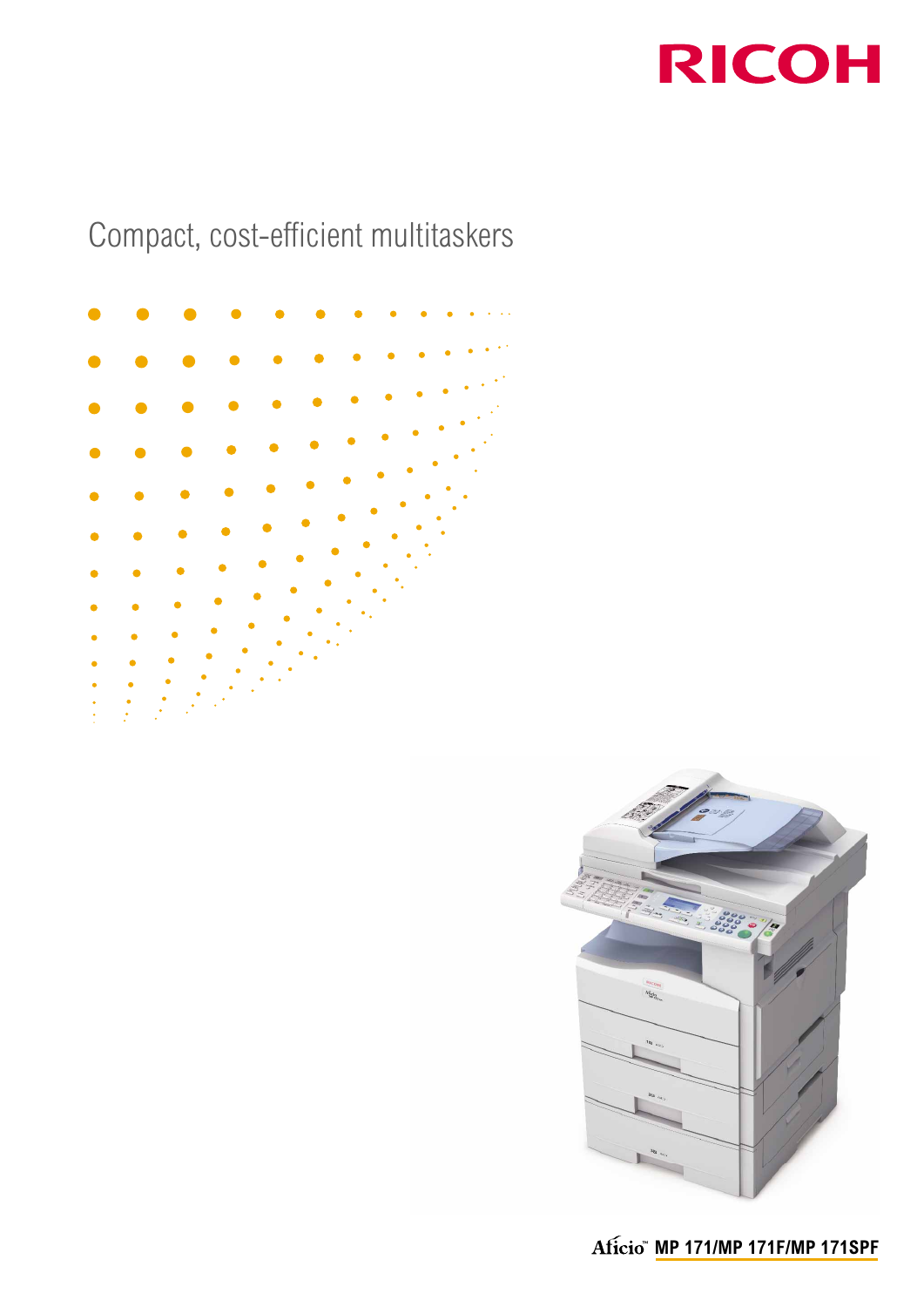# All-round functionality adapted to your office

Smooth operation, security, cost-efficiency – these are the benefits your want from an office solution. The Aficio™MP 171/MP 171F/MP 171SPF fulfil your demands perfectly. Compact but fast, these A4 multifunctionals are more powerful than their size suggests. Enjoy a wide range of functions at an attractive Total Cost of Ownership. As an extra benefit, the MP 171SPF can be customised with our Software Development Kit. It then adds even more value to your existing fleet.



- Fast copying (17 ppm).
- Standard duplexing.
- Advanced faxing (MP 171F/MP 171SPF).
- Standard multifunctionality (MP 171SPF).
- Push scan functions (MP 171SPF).

### Compact power



#### **FLEXIBLE SCANNING (MP 171SPF)**

Documents are easily digitised, stored and distributed with the multifunctional's colour scanner. To save time, you can scan up to 50 sheets at once with the MP 171SPF's standard ARDF. Swift and easy distribution is guaranteed: scan to e-mail, to folder or to USB/SD card.



#### **EFFICIENT PRINTING (MP 171SPF)**

Ricoh's small MFPs boast sophisticated printer features. To maximise your efficiency, use the Stored Print/Store and Print functions. Avoid wasting time and consumables on misprints by making sample prints.



#### **PRODUCTIVE**

- Short warm-up times.
- Fast first output (7.5 seconds or less).
- High-speed production at 17 pages per minute.
- Few refills with unique 1,350-sheet paper capacity.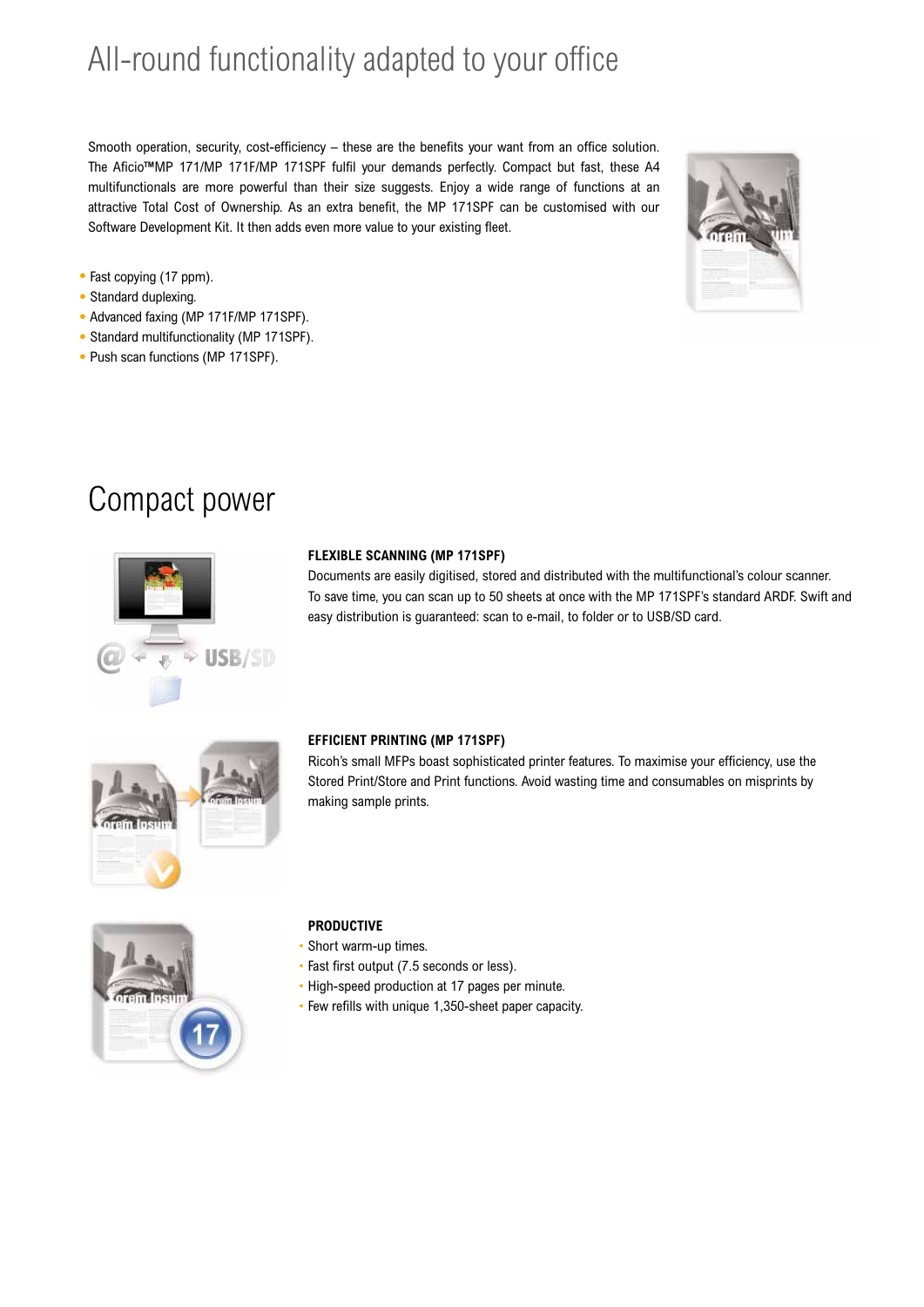



#### **SECURITY (MP 171SPF)**

Digital distribution is the norm, but security issues are an everyday reality. The MP 171SPF offers the safety you require. An optional Data Overwrite Security Unit or Encryption unit protect your device's HDD. Internal documents are secured by the printer's Locked Print and Hold Print functions.

#### **POWERFUL G3 FAXING (MP 171F/MP 171SPF)**

- Get notified if documents have been placed upside down.
- Check, store and print fax messages from your computer with Web Image Monitor\* (MP 171SPF).
- Avoid sending fax messages to the wrong destination. Enter the number twice, or send after double-checking.
- \*Optional HDD required.





#### **WE THINK GREEN, DO YOU?**

Ricoh uses toxic-free materials for all its hardware. Our low-energy toner production methods are unique. The Aficio™MP 171/MP 171F/MP 171SPF take environmental care further. Their power consumption is very low, and operation is clean and quiet. As an extra contribution to sustainable business, their duplex unit is standard.